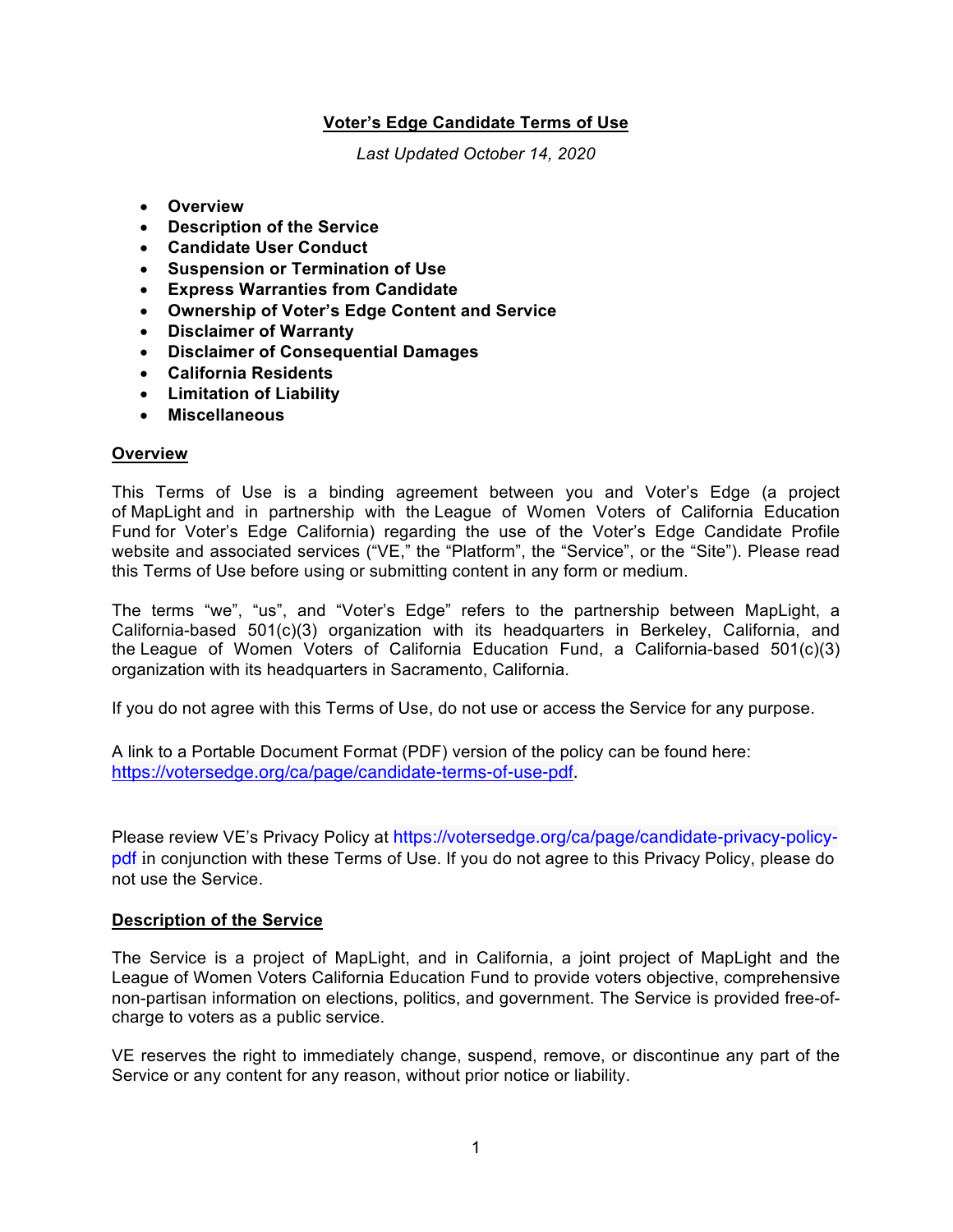VE reserves the right to modify these Terms of Use at any time, and without prior notice, by posting amended terms to these policies. Once you have submitted an email address to our site, you authorize VE to communicate with you via email.

## **Candidate User Conduct**

Conditions of Use. As a condition of use, you agree to all of the following:

- You acknowledge that the Service is for personal use only. You agree that you will not use the site for commercial purposes.
- You are responsible for all activity that occurs under your name, profile, or other online identities.
- You are solely responsible for your conduct and any content (defined below) that you submit, post, and display on the Service, or that you allow others to submit, post and/or display on the site under your name, profile, or other online identities.
- You may not harass, threaten, impersonate, or intimidate other Service users.
- You may not misrepresent your identity or affiliation with us or any other person or entity when using any function or service on the Service.
- You may not upload, post, email, transmit or otherwise make available any content that is unlawful, harmful, threatening, abusive, harassing, tortious, defamatory, vulgar, obscene, libelous, invasive of another's privacy, hateful or racially, ethnically, or otherwise objectionable.
- You may not upload, post, email, transmit, or otherwise make available any unsolicited or unauthorized advertising, promotional materials, "junk mail," "spam," "chain letters," "pyramid schemes," "affiliate links" or any other form of solicitation, regardless of whether such material is commercial or non-commercial in nature.
- You may not transmit any worms or viruses or any code of a destructive or disruptive nature.
- You may not violate any local laws in your jurisdiction (including, but not limited to, intellectual property laws).
- You may not use the Service for any illegal or unauthorized purpose.
- You may not access, "hack," alter, or otherwise use any part of the Service in any manner that you do not have access to or exceeds your authorized access.
- You may not utilize any bugs, robots, or other technological device to access or extract any data or information contained on the Service or its servers.
- You agree that you will not submit material that is copyrighted, protected by trade secret or otherwise subject to third party proprietary rights, including privacy and publicity rights, unless you are the owner of such rights or have permission from their rightful owner to post the material. By posting any material on the Service, you thereby grant VE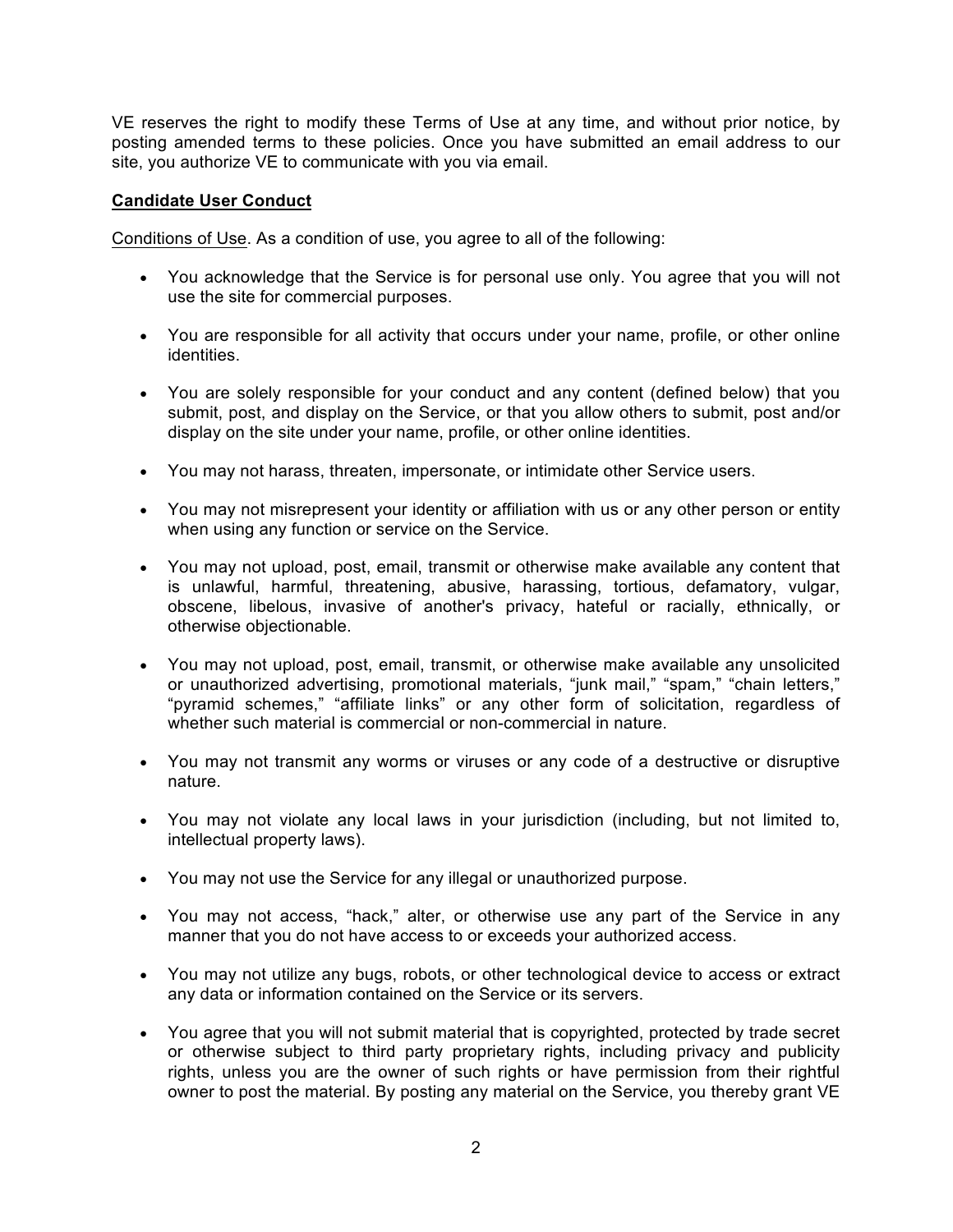a non-exclusive, perpetual, worldwide royalty-free right to publish, redistribute, or otherwise use such content in connection with the Service or any associated services.

- You agree that you shall be solely responsible for your own content and the consequences of posting it.
- VE reserves the right, in its sole and absolute discretion, to reject, refuse to post or remove any posting by you, or to restrict, suspend or terminate your access to all or any part of the Service at any time, for any or no reason, without prior notice or warning, and without liability.

### **Suspension or Termination of Use**

We may discontinue or suspend the site or terminate your access to it. We reserve the right at any time and from time to time to modify or discontinue, temporarily or permanently, our Service (or any part thereof) with or without prior notice. You agree that VE shall not be liable to you or any third party for any such modification, suspension, or discontinuance of the Service. In addition, we reserve the right to terminate your access to the Service for any reason, and to take any other actions that VE, in its sole discretion, believes to be in the interest of the project and of our users as a whole.

### **Express Warranties from Candidate**

### *Terms of Participation*

If you choose to submit your campaign and candidate information to Voter's Edge California, you must agree to the following terms:

*"By providing content to Voter's Edge California (VEC), I agree to the following terms:*

- *The content shall not, in any way, make reference to other candidates for this office or to another candidate's qualifications, character, or activities. Moreover, the content shall not contain any demonstrably false, slanderous, or libelous statements or any obscene or profane language, statements or insinuations.*
- *I accept responsibility for the truth and accuracy of the content submitted to VE by myself, the candidate, or by my designated preparer.*
- *I agree that the content submitted to VE may be published for this election and retained in a permanent public archive."*

The content you submit will be reviewed by Voter's Edge California team members to determine that the minimum content has been submitted and that there has been no reference to an opponent -- either directly, indirectly, positively, or negatively. If the content that you have submitted is deemed suitable under those review standards, then we will publish it to Voter's Edge California, where it will then be visible to the general public on votersedge.org/ca. If a particular piece of content that you have submitted does not pass review, then you will receive an email explaining why the content was not published.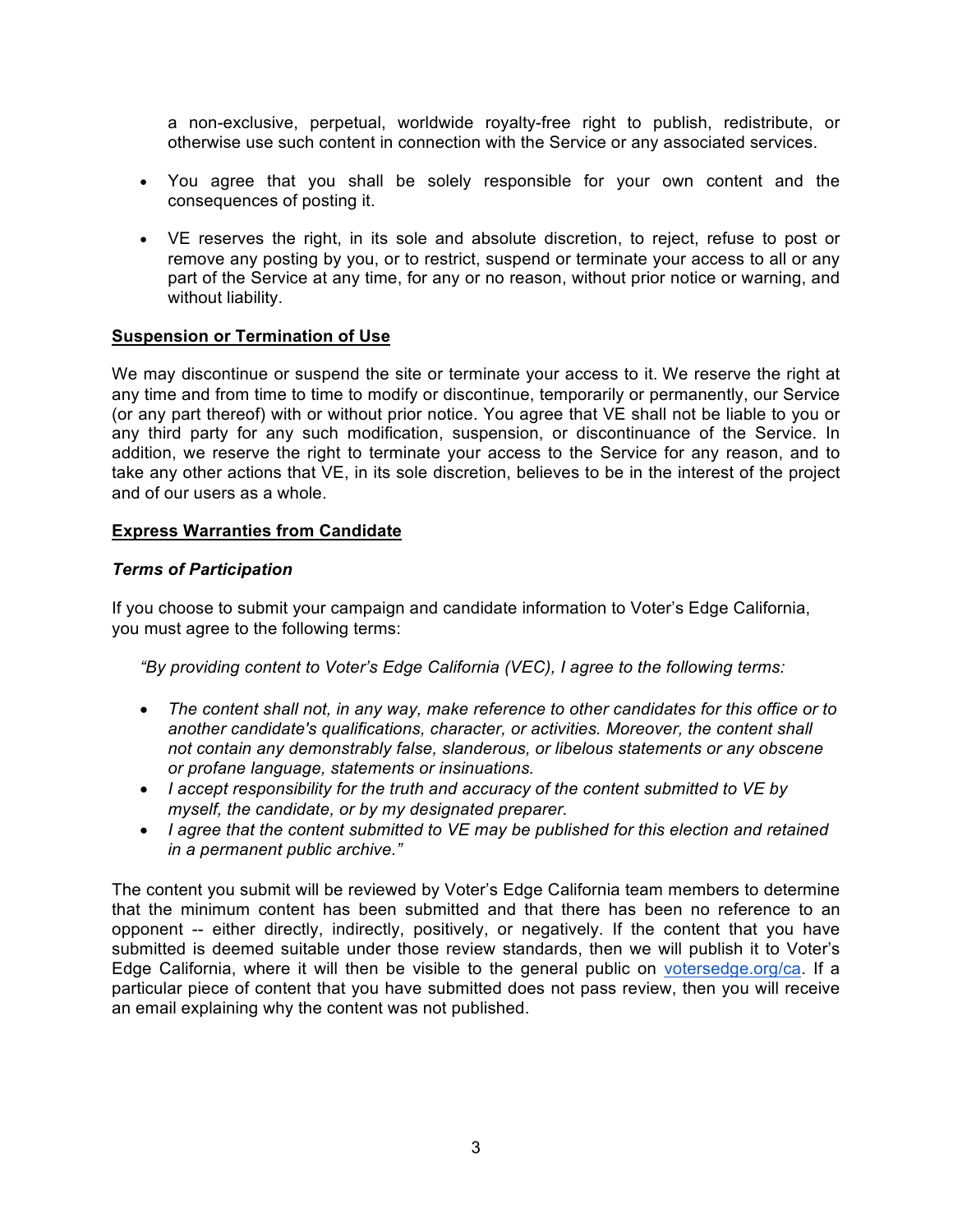### *Terms of Participation for Video Submissions*

Candidates may submit links to up to five (5) videos for display on their Voter's Edge California profiles. In order to post links to videos, candidates must agree to the video terms of participation:

- *"This video is focused on my policy positions and/or my experience, not my opponent(s). Moreover, the video shall not contain any demonstrably false, slanderous, or libelous statements or any obscene or profane language, statements or insinuations.*
- *I accept responsibility for the truth and accuracy of the content of this video. I agree that the video may be published for this election and retained in a permanent public archive."*

### **Ownership of Voter's Edge Content and Service**

The Service itself, all content and other subject matter included on or within the Service, and all Intellectual Property Rights in or related to the Service or any such content or other subject matter ("VE Content") are the property of VE and its licensors. Except as expressly provided in these Terms, you agree not to use, modify, reproduce, distribute, sell, license, or otherwise exploit the VE Content without our permission.

Subject to the terms and conditions of these Terms, we grant you a license to use the Service, including accessing and viewing VE Content, for your personal, noncommercial use. VE may terminate this license at any time for any reason or no reason. Except for the rights and licenses expressly granted, VE reserves all other rights and no other rights are granted by implication or otherwise.

### **Disclaimer of Warranty**

OUR SITE IS AVAILABLE "AS IS." WE DO NOT WARRANT THAT OUR SITE WILL BE UNINTERRUPTED OR ERROR-FREE. THERE MAY BE DELAYS, OMISSIONS, INTERRUPTIONS, AND INACCURACIES IN THE NEWS, INFORMATION, OR OTHER MATERIALS AVAILABLE THROUGH OUR SITE. WE DO NOT MAKE ANY WARRANTIES, EXPRESS OR IMPLIED, INCLUDING, WITHOUT LIMITATION, THOSE OF MERCHANTABILITY AND FITNESS FOR A PARTICULAR PURPOSE, WITH RESPECT TO OUR SITE OR ANY INFORMATION OR GOODS THAT ARE AVAILABLE OR ADVERTISED OR SOLD THROUGH OUR SITE. WE DO NOT MAKE ANY REPRESENTATIONS, NOR DO WE ENDORSE THE ACCURACY, COMPLETENESS, TIMELINESS, OR RELIABILITY OF ANY ADVICE, OPINION, STATEMENT, OR OTHER MATERIAL OR DATABASE DISPLAYED, UPLOADED, OR DISTRIBUTED ON THIS SITE OR AVAILABLE THROUGH LINKS ON OUR SITE. WE RESERVE THE RIGHT TO CORRECT ANY ERRORS OR OMISSIONS ON OUR SITE. WE DO NOT GUARANTEE OR WARRANT THAT OUR SITE OR MATERIALS ARE FREE FROM ERRORS DEFECTS, OR FAILURES, INCLUDING, WITHOUT LIMITATION, VIRUSES, WORMS, "TROJAN HORSES," OR OTHER DESTRUCTIVE MATERIALS, AND WE EXPRESSLY DISCLAIM ANY LIABILITY FOR DAMAGE CAUSED BY SUCH ISSUES. IF YOU RELY ON OUR SITE AND ANY MATERIALS AVAILABLE THROUGH OUR SITE, YOU DO SO SOLELY AT YOUR OWN RISK.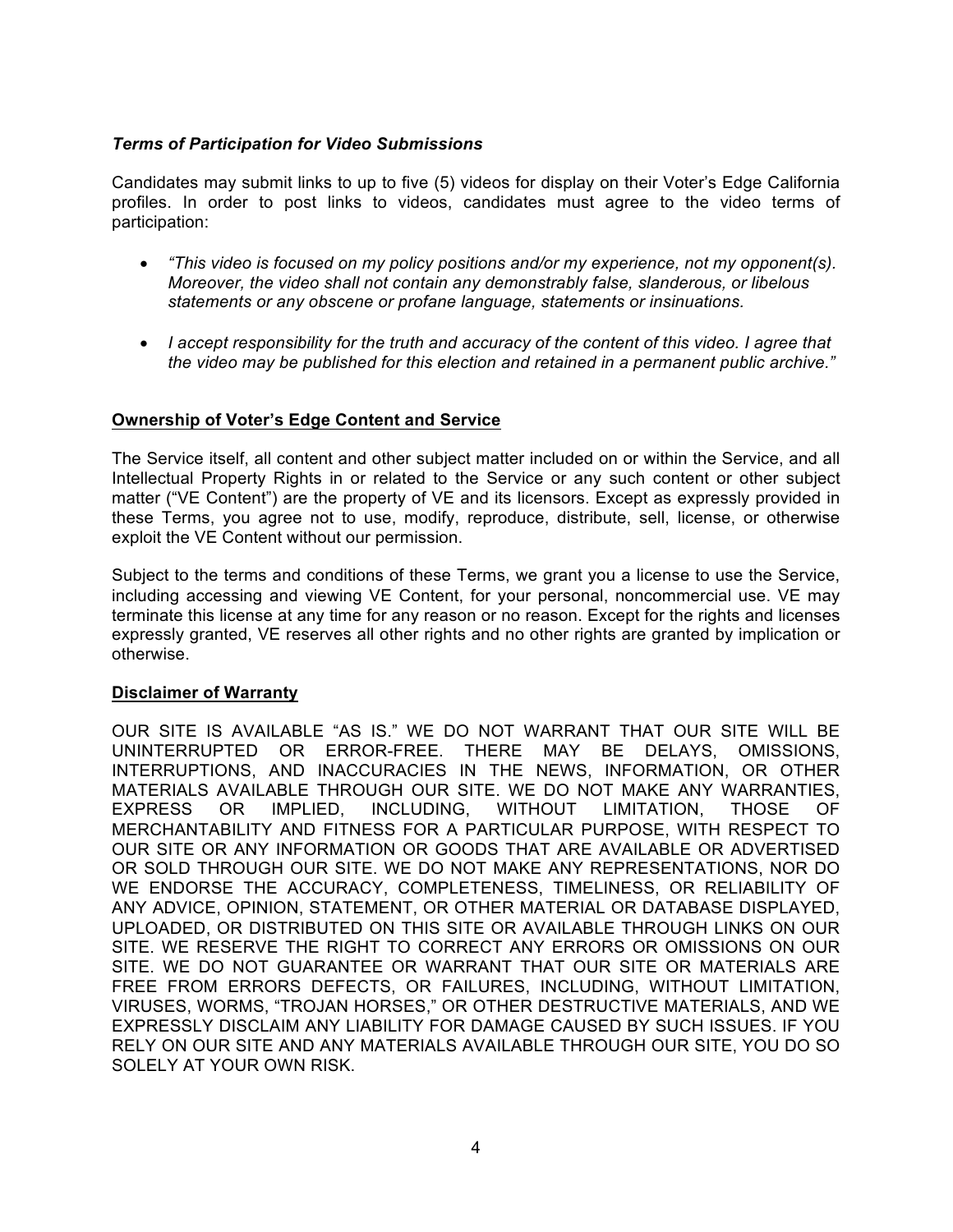OUR SITE MAY CONTAIN VARIOUS COMBINATIONS OF TEXT, IMAGES, AUDIOVISUAL PRODUCTIONS, OPINIONS, STATEMENTS, FACTS, ARTICLES, DATA, OR OTHER INFORMATION CREATED BY US OR BY THIRD PARTIES. DUE TO THE NUMBER OF SOURCES FROM WHICH CONTENT ON OUR SITE IS OBTAINED, AND THE INHERENT HAZARDS OF ELECTRONIC DISTRIBUTION, THERE MAY BE DELAYS, OMISSIONS, OR INACCURACIES IN SUCH CONTENT. ACCORDINGLY, SUCH CONTENT, INCLUDING DATA, IS FOR YOUR REFERENCE ONLY AND SHOULD NOT BE RELIED UPON BY YOU FOR ANY PURPOSE. IN ADDITION, WE STRONGLY URGE YOU TO BACK UP ALL OF THE PERSONAL CONTENT THAT YOU MAINTAIN ON THE SITE.

### **Disclaimer of Consequential Damages**

IN NO EVENT SHALL VE, ITS SUPPLIERS OR ANY THIRD PARTIES MENTIONED ON VE BE LIABLE FOR ANY DAMAGES WHATSOEVER (INCLUDING, WITHOUT LIMITATION, INCIDENTAL, CONSEQUENTIAL, PUNITIVE AND STATUTORY DAMAGES, LOST PROFITS OR DAMAGES RESULTING FROM LOST DATA OR BUSINESS INTERRUPTION) RESULTING FROM THE USE OR INABILITY TO USE VE AND VE CONTENT, WHETHER BASED ON WARRANTY, CONTRACT, TORT OR ANY OTHER LEGAL THEORY, AND WHETHER OR NOT VE IS ADVISED OF THE POSSIBILITY OF SUCH DAMAGES.

### **California Residents**

If you are a California resident, you agree to waive California Civil Code Section 1542, which says: "A general release does not extend to claims which the creditor does not know or suspect to exist in his or her favor at the time of executing the release, which if known by him or her must have materially affected his or her settlement with the debtor." In other words, understand that VE will be relieved of all liability arising from unknown or unsuspected claims. Because we do not and cannot be involved in user-to-user dealings or control the behavior of participants on VE, in the event that you have a dispute with one or more users, you release VE (and our agents and employees) from claims, demands and damages (actual and consequential and direct and indirect) of every kind and nature, known and unknown, suspected and unsuspected, disclosed and undisclosed, arising out of or in any way connected with such disputes.

VE may contain inaccuracies or typographical errors. VE makes no representations about the accuracy, reliability, completeness, or timeliness of any VE content. The use of all VE content is at your own risk. Changes are periodically made to VE and may be made at any time. You acknowledge and agree that you are solely responsible for the form, content and accuracy of any resume or material contained therein placed by you on VE.

VE cannot guarantee and does not promise any specific results from use of VE. No advice or information, whether oral or written, obtained by a user from VE shall create any warranty not expressly stated herein.

### **Limitation of Liability**

VE'S MAXIMUM LIABILITY ARISING OUT OF OR IN CONNECTION WITH VE OR YOUR USE OF VE CONTENT, REGARDLESS OF THE CAUSE OF ACTION (WHETHER IN CONTRACT, TORT, BREACH OF WARRANTY OR OTHERWISE), WILL NOT EXCEED \$100.

VE and its affiliates and employees are not liable for incidental, indirect, consequential, special, punitive, or exemplary damages of any kind, including, without limitation, lost revenues or